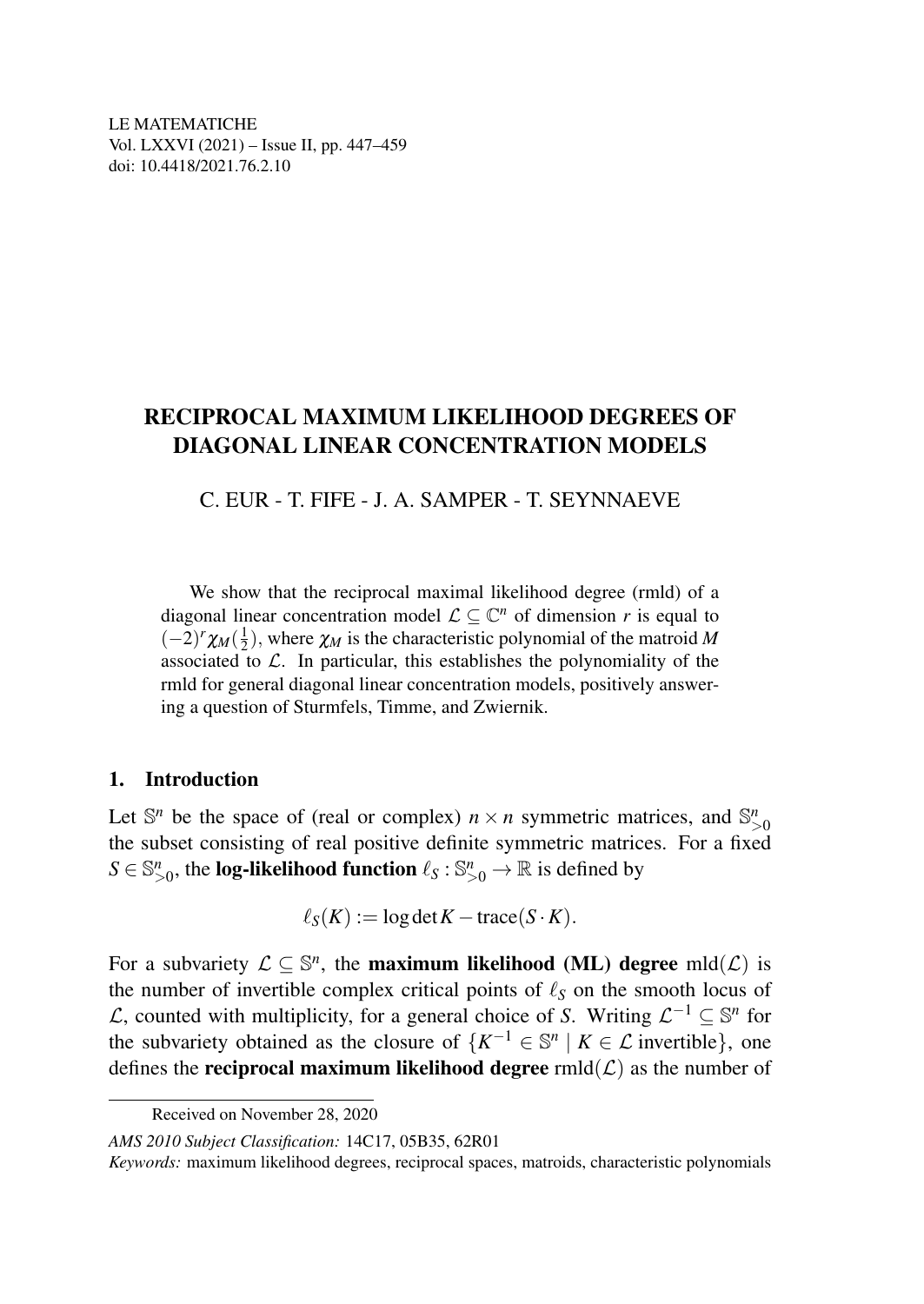invertible complex critical points of  $\ell_S$  on the smooth loci of  $\mathcal{L}^{-1}$ , counted with multiplicity.

Computing (reciprocal) ML degrees arises in statistical applications, where  $\mathbb{S}_{>0}^n$  is often considered as the set of concentration matrices of multivariate normal distributions [\[17\]](#page-11-0). We caution that the terminology here regarding reciprocal vs. non-reciprocal ML degree is the opposite of that in  $[1, 16]$  $[1, 16]$  $[1, 16]$ , where  $\mathbb{S}^n_{>0}$ is considered as the set of *covariance* matrices (inverses of concentration matrices). In particular, our rmld is the ML degree of a linear covariance model. Our convention here agrees with [\[5,](#page-11-3) [8,](#page-11-4) [10,](#page-11-5) [17\]](#page-11-0).

Let  $[n] = \{1, \ldots, n\}$ . A **diagonal linear concentration model** is a linear subspace  $\mathcal{L} \subseteq \mathbb{C}^{[n]}$ , where  $\mathbb{C}^{[n]}$  is identified with the space of diagonal matrices in  $\mathbb{S}^n$ . Let *M* be the matroid on [*n*] whose independent subsets are  $I \subseteq [n]$  such that the composition  $\mathbb{C}^I \hookrightarrow \mathbb{C}^{[n]} \twoheadrightarrow \mathcal{L}^{\vee}$  is injective. Without loss of generality, we always assume that  $\mathcal L$  is not contained in a coordinate hyperplane, or equivalently, that *M* is loopless, since otherwise  $rmld(\mathcal{L}) = 0$  from the definition. Our main result is the formula for the reciprocal ML degree of  $\mathcal L$  in terms of  $M$ .

<span id="page-1-0"></span>**Theorem 1.1.** Let  $\mathcal{L} \subseteq \mathbb{C}^{[n]}$  be a diagonal linear concentration model of dimen*sion r, and M the associated matroid of rank r on* [*n*]*. Then we have*

$$
\text{rmld}(\mathcal{L}) = (-2)^r \chi_M(\frac{1}{2}),
$$

*where*  $χ<sub>M</sub>$  *is the characteristic polynomial of M*.

In [\[16,](#page-11-2) [17\]](#page-11-0), the (non-reciprocal) ML degree of  $\mathcal L$  was shown to be  $|\chi_M(0)|$ . Computing the reciprocal ML degree presents fundamentally new challenges; see Remark [5.1](#page-9-0) for a comparison.

From computational experiments, the authors of [\[16\]](#page-11-2) asked whether the reciprocal ML degree of a *general* diagonal linear concentration model of dimension *r* in  $\mathbb{C}^{[n]}$  is a polynomial in *n* of degree *r* − 1. Evaluating our Theorem [1.1](#page-1-0) at uniform matroids answers their question positively.

<span id="page-1-1"></span>**Corollary 1.2.** Let  $\mathcal{L} \subseteq \mathbb{C}^{[n]}$  be a general linear concentration model of dimen*sion r. Then we have*

$$
\text{rmld}(\mathcal{L}) = \sum_{i=1}^r \binom{n-i-1}{r-i} 2^{r-i}.
$$

For instance, when  $r = 3$  we have  $2n^2 - 8n + 7$ , and when  $r = 4$  we have  $4/3n^3 - 10n^2 + 68/3n - 15$ , as predicted in [\[16\]](#page-11-2) from numerical computations.

To prove Theorem [1.1,](#page-1-0) we use the following alternate description of the reciprocal ML degree, obtained by a standard computation in multivariable calculus. Let  $\mathcal{L}^{\perp}$  denote the orthogonal complement of a subspace  $\mathcal{L} \subseteq \mathbb{C}^{[n]}$  under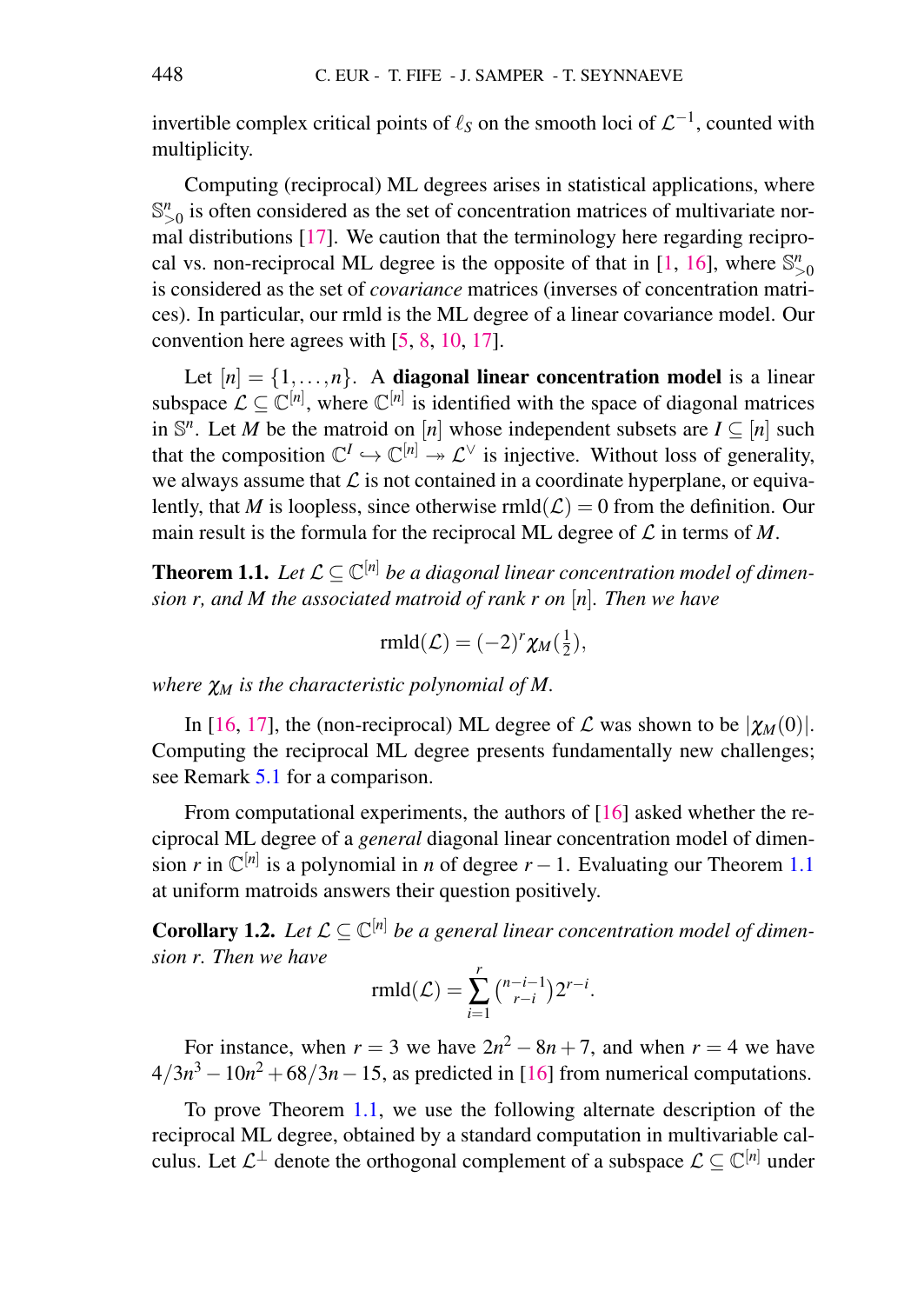the standard pairing

$$
\langle (x_1,\ldots,x_n), (y_1,\ldots,y_n) \rangle := \sum_{i=1}^n x_i y_i.
$$

<span id="page-2-2"></span>Proposition 1.3. *[\[16,](#page-11-2) Proposition 4.3] The reciprocal ML degree of a linear subspace*  $\mathcal{L} \subseteq \mathbb{C}^{[n]}$  *is equal to the number of solutions*  $(x_1, \ldots, x_n) \in (\mathbb{C}^*)^{[n]}$ , *counted with multiplicity, to the following system of equations, where*  $s_1, \ldots, s_n \in$ C *are generic parameters:*

$$
(x_1^{-1},...,x_n^{-1}) \in \mathcal{L}
$$
 and  $(s_1x_1^2 - x_1,...,s_nx_n^2 - x_n) \in \mathcal{L}^{\perp}$ .

Thus, we prove Theorem [1.1](#page-1-0) by establishing the following generalization.

<span id="page-2-1"></span>Theorem 1.4. *For an r-dimensional linear subspace* L ⊆ C [*n*] *, a generic choice of parameters*  $s_1, \ldots, s_n \in \mathbb{C}$ *, and any integer*  $d \geq 1$ *, the number of solutions*  $(x_1,...,x_n) \in (\mathbb{C}^*)^{[n]}$ , counted with multiplicity, to the system of equations

$$
(x_1^{-1},\ldots,x_n^{-1}) \in \mathcal{L} \quad \text{and} \quad (s_1x_1^d - x_1,\ldots,s_nx_n^d - x_n) \in \mathcal{L}^\perp \tag{\dagger}
$$

*is equal to*

<span id="page-2-0"></span>
$$
(-d)^r \chi_M(\frac{1}{d}),
$$
 or equivalently,  $d^r \chi_M(1-\frac{1}{d},0),$ 

*where* χ*<sup>M</sup> is the characteristic polynomial and T<sup>M</sup> is the Tutte polynomial of the matroid M associated to* L*.*

**Remark 1.5.** For an *r*-dimensional subspace  $\mathcal{L} \subseteq \mathbb{C}^{[n]}$ , let  $U(\mathcal{L}) := \mathcal{L} \cap (\mathbb{C}^*)^{[n]}$ be the hyperplane arrangement complement, and *M* the associated matroid. Then the Poincaré polynomial of  $U(\mathcal{L})$ 

$$
P_{U(\mathcal{L})}(q) := \sum_{i \geq 0} \left( \operatorname{rank} H_i(U(\mathcal{L}); \mathbb{Z}) \right) q^i
$$

coincides with polynomial  $(-q)^r \chi_M(-\frac{1}{q})$  [\[11\]](#page-11-6). In particular, Theorem [1.1](#page-1-0) states that  $rmld(\mathcal{L}) = (-1)^r P_{U(\mathcal{L})}(-2)$ . This echoes the result of [\[7\]](#page-11-7), which showed that, for a different log-likelihood function (from discrete statistical models), the ML degree of a smooth very affine variety *U* is its signed topological Euler characteristic  $(-1)^{\dim U}P_U(-1)$ . However, ML degrees in our case are not topological invariants of very affine varieties: Observe that  $\mathcal{L}^{-1} \cap (\mathbb{C}^*)^{[n]} \simeq \mathcal{L} \cap (\mathbb{C}^*)^{[n]}$ but in general  $rmld}(\mathcal{L}^{-1}) = \text{mld}(\mathcal{L}) = \chi_M(0) \neq (-2)^r \chi_M(\frac{1}{2})$  $(\frac{1}{2}) = \text{rmld}(\mathcal{L}).$  It may still be interesting to find other families of subvarieties  $\mathcal{L} \subseteq \mathbb{S}^n$  such that  $r\text{mld}(\mathcal{L}) = (-1)^{\dim \mathcal{L}} P_{U(\mathcal{L})}(-2)$ , where  $U(\mathcal{L}) := \{ K \in \mathcal{L} \mid K \text{ invertible} \}.$  For example, general pencils of conics form one such family [\[3,](#page-11-8) [5\]](#page-11-3).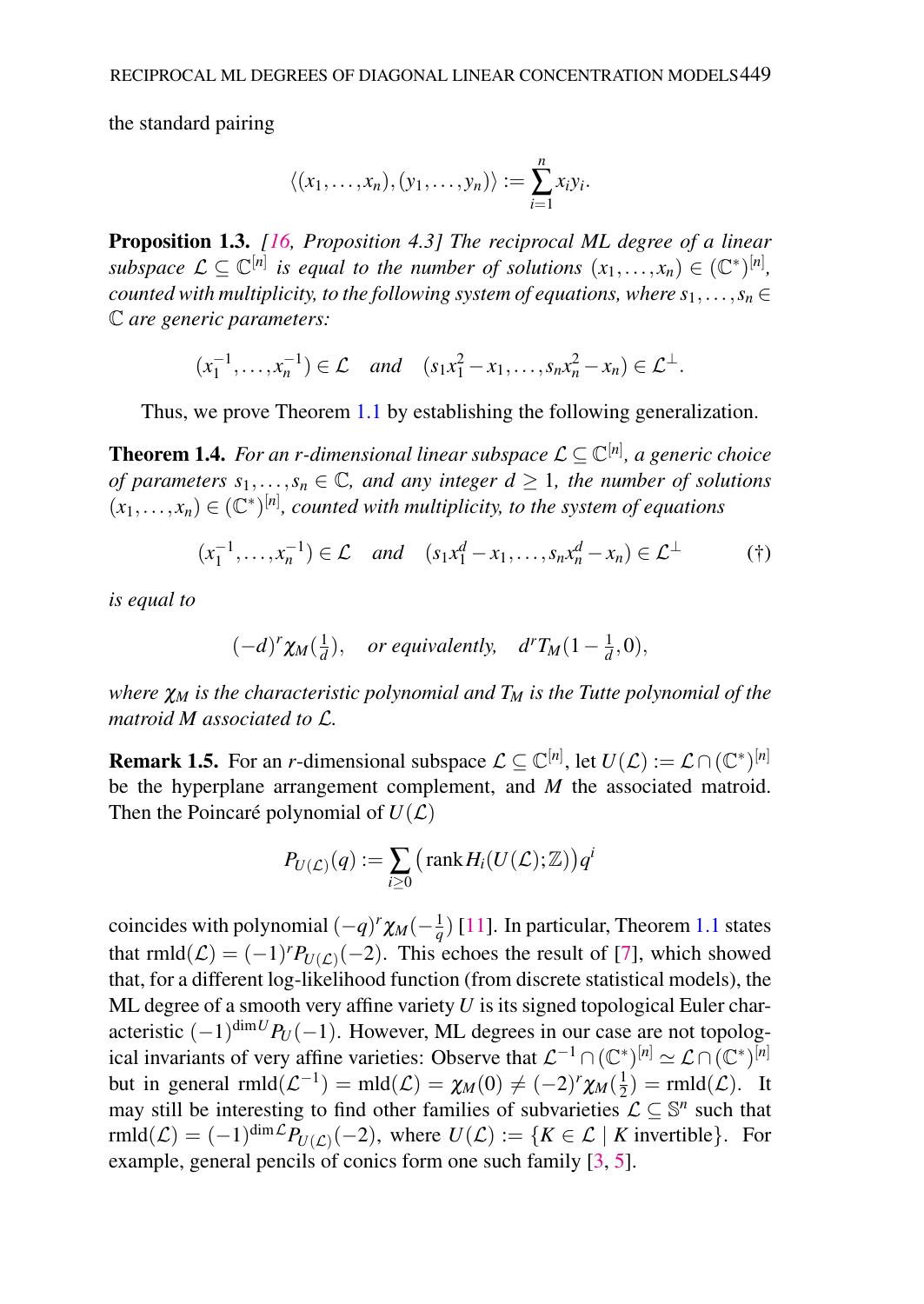**Outline.** In Section [2](#page-3-0) we review properties of reciprocal linear spaces  $\mathcal{L}^{-1}$ , and introduce score varieties, which together with  $\mathcal{L}^{-1}$  encode the system of equations [\(†\)](#page-2-0). After establishing two key technical lemmas in Section [3,](#page-5-0) in Section [4](#page-6-0) we compute the number of solutions to the system of equations  $(\dagger)$  in  $\mathbb{C}^{[n]}$ , instead of in  $(\mathbb{C}^*)^{[n]}$ , in two different ways: One is a Bézout-like computation, and the other is a summation, with each summand corresponding to a set of solutions with specified support (non-zero coordinates). An inclusion-exclusion argument in Section [5](#page-8-0) then yields the proof of Theorem [1.4.](#page-2-1)

# Notation

For an affine subvariety  $X \subseteq \mathbb{C}^n$ , we write  $\overline{X} \subseteq \mathbb{P}^n$  for its projective closure. If *X* ⊆  $\mathbb{C}^n$  is defined by a homogeneous ideal, then we write  $\mathbb{P}X$  ⊆  $\mathbb{P}^{n-1}$  for its projectivization. For a point  $p \in X \subseteq \mathbb{C}^{[n]}$ , we write  $TC_pX \subseteq \mathbb{C}^{[n]}$  for the tangent cone of *X* at *p*. For  $p = (p_1, \ldots, p_n) \in \mathbb{C}^{[n]}$ , we write  $\text{supp}(p) := \{i \in [n] \mid p_i \neq 0\}$ for its support, and for  $I \subseteq [n]$ , write  $p_{|I}$  for the projection of  $p$  onto  $\mathbb{C}^I \subseteq \mathbb{C}^{[n]}$ .

### <span id="page-3-0"></span>2. Reciprocal linear spaces and score varieties

We set notations concerning matroids associated to linear subspaces, and review necessary facts about reciprocal linear spaces. We assume familiarity with matroid theory, and refer to [\[12,](#page-11-9) [19\]](#page-12-0) as standard references.

Let us fix a linear subspace  $\mathcal{L} \subseteq \mathbb{C}^{[n]}$  of dimension *r*. Let *A* be an  $r \times n$ matrix whose row-span equals  $\mathcal{L}$ . We will often use the fact that the minimal sets among supports of elements in the row-span of *A* form the cocircuits of *M*.

For a subset  $I \subseteq [n]$ , let  $\mathcal{L}_{|I} \subseteq \mathbb{C}^I$  be the image of  $\mathcal L$  under the coordinate projection  $\mathbb{C}^{[n]} \to \mathbb{C}^I$ , and let  $\mathcal{L}_{/I}$  be the intersection of  $\mathcal L$  with the coordinate subspace  $\{0\}^I \times \mathbb{C}^{[n]\setminus I}$ , considered as a subspace of  $\mathbb{C}^{[n]\setminus I}$ . The matroid of  $\mathcal{L}_{|I}$  is the restriction *M*|*I*, whereas the matroid of  $\mathcal{L}_{/I}$  is the contraction *M*|*I*.

The **reciprocal linear space**  $\mathcal{L}^{-1}$  of  $\mathcal{L}$  is the Zariski closure in  $\mathbb{C}^{[n]}$  of  $\{(x_1,...,x_n) \in (\mathbb{C}^*)^{[n]} \mid (x_1^{-1},...,x_n^{-1}) \in \mathcal{L}\}.$  Note that  $\mathcal{L}^{-1} \cap (\mathbb{C}^*)^{[n]}$  is smooth, being isomorphic to  $\mathcal{L} \cap (\mathbb{C}^*)^{[n]}$ . For  $I \subseteq [n]$ , we write  $\mathcal{L}_{|I}^{-1}$  $\frac{-1}{|I|}$  for  $(\mathcal{L}_{|I})^{-1}$ , and likewise write  $\mathcal{L}_{/I}^{-1} = (\mathcal{L}_{/I})^{-1}$ . We collect together in the following theorem the known properties of  $\mathcal{L}^{-1}$  that we will need.

<span id="page-3-1"></span>**Theorem 2.1.** Let  $\mathcal{L}^{-1} \subseteq \mathbb{C}^{[n]}$  be the reciprocal linear space of  $\mathcal{L} \subseteq \mathbb{C}^{[n]}$ .

<span id="page-3-2"></span>(a) [\[13,](#page-11-10) Lemma 2] The ideal of  $\mathcal{L}^{-1}$  is homogeneous, and  $\mathbb{P}\mathcal{L}^{-1}$  has degree  $|\mu(M)|$ *, where*  $\mu(M) := \chi_M(0)$  *is the Möbius invariant of the matroid M.*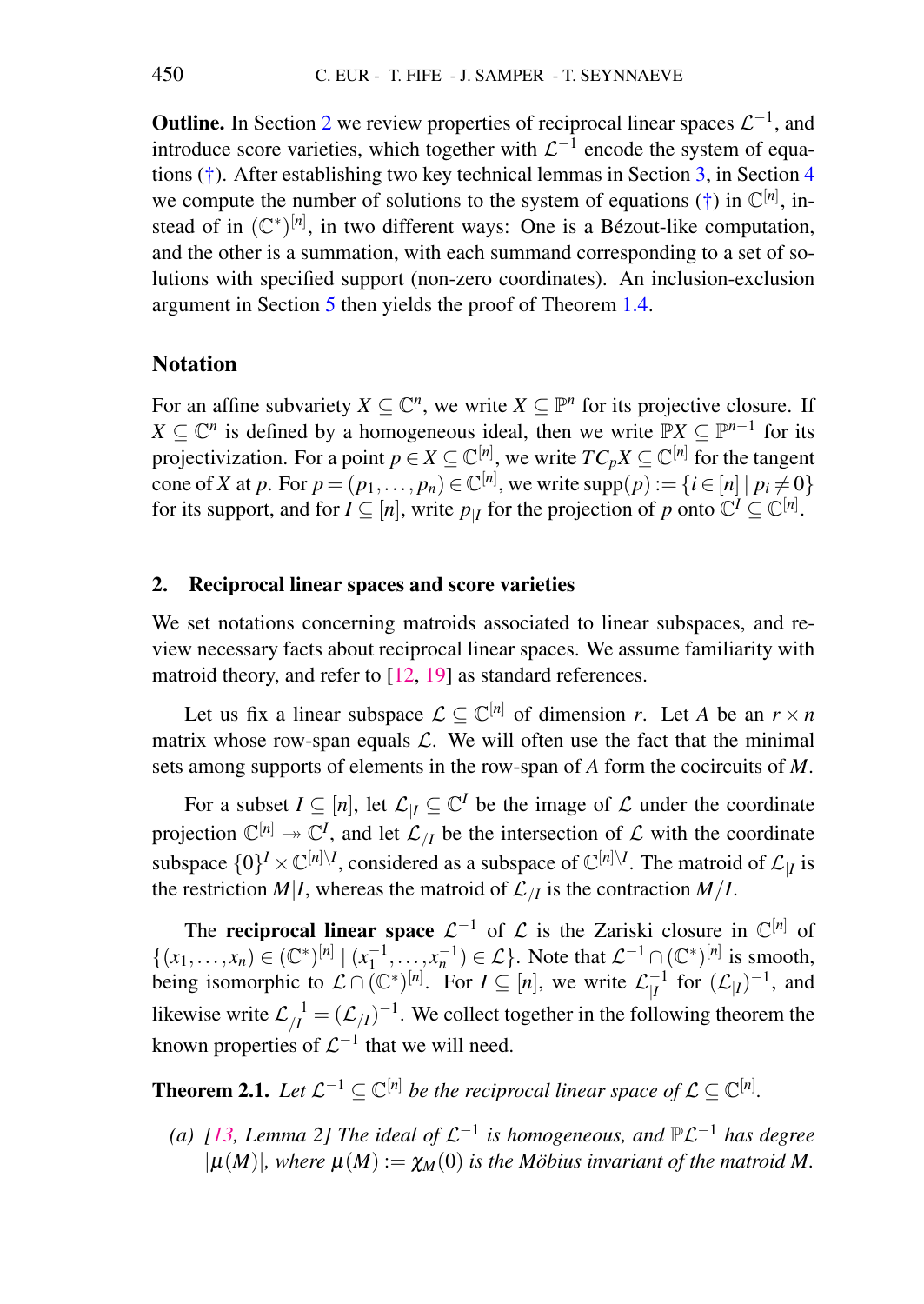- <span id="page-4-1"></span>(b)  $[13,$  Proposition 7] The ideal of  $\mathcal{L}^{-1}$  is Cohen-Macaulay, with any basis of  $\mathcal{L}^{\perp}$  forming a system of parameters, i.e.  $\mathcal{L}^{-1} \cap \mathcal{L}^{\perp} = \{0\}.$
- <span id="page-4-2"></span>(c) [\[13,](#page-11-10) Proposition 5] The intersection  $\mathcal{L}^{-1} \cap ((\mathbb{C}^*)^F \times \{0\}^{[n] \setminus F})$  is nonempty *if and only if*  $F \subseteq [n]$  *is a flat of M*, *and in that case, one has*

$$
\mathcal{L}^{-1}\cap((\mathbb{C}^*)^F\times\{0\}^{[n]\setminus F})=(\mathcal{L}^{-1}_{|F}\cap(\mathbb{C}^*)^F)\times\{0\}^{[n]\setminus F}.
$$

<span id="page-4-0"></span>*(d)*  $[14$ , Theorem 24] For a flat  $F \subseteq [n]$  and a point  $p \in \mathcal{L}^{-1}$  with supp( $p$ ) = F, *the tangent cone of* L <sup>−</sup><sup>1</sup> *at p is the product*

$$
TC_p\mathcal{L}^{-1} = TC_{p_{|F}}\mathcal{L}_{|F}^{-1} \times \mathcal{L}_{/F}^{-1} \simeq \mathcal{L}_{|F} \times \mathcal{L}_{/F}^{-1}.
$$

All four statements in Theorem [2.1](#page-3-1) can be derived easily from the Gröbner basis for the defining ideal of  $\mathcal{L}^{-1}$  computed in [\[13,](#page-11-10) Theorem 4]. In [\[14\]](#page-11-11), the statement of Theorem [2.1.](#page-3-1)[\(d\)](#page-4-0) originally reads  $TC_p\mathcal{L}^{-1} = p_F^2 \mathcal{L}_{|F} \times \mathcal{L}_{/F}^{-1}$ , where  $p^2 \mathcal{L}$  denotes the linear subspace  $\{(p_1^2 x_1, \ldots, p_n^2 x_n) \mid (x_1, \ldots, x_n) \in \mathcal{L}\}\.$  It is straightforward to verify that  $TC_{p|F} \mathcal{L}_{|F}^{-1} = p_{|F}^2 \mathcal{L}_{|F}$ . Theorem [2.1](#page-3-1)[.\(a\)](#page-3-2) also follows from [\[18,](#page-12-1) Theorem 1.2], which expressed the Hilbert series of the ideal of  $\mathcal{L}^{-1}$  in terms of the characteristic polynomial  $\chi_M$ .

The reciprocal linear space  $\mathcal{L}^{-1}$  encodes the left half of the system of equations in Equation [\(†\)](#page-2-0). Let us now consider the variety encoding the condition  $(s_1x_1^d - x_1, \ldots, s_nx_n^d - x_n) \in \mathcal{L}^{\perp}$ . For an integer  $d \ge 1$  and a parameter  $s = (s_1, \ldots, s_n) \in \mathbb{C}^n$ , we define the **score variety** as

$$
Y(\mathcal{L},s,d):=\{(x_1,\ldots,x_n)\in\mathbb{C}^{[n]} \mid (s_1x_1^d-x_1,\ldots,s_nx_n^d-x_n)\in\mathcal{L}^{\perp}\}.
$$

We will simply write *Y* when we trust that no confusion will arise. We note here that score varieties are smooth for a generic choice of  $s \in \mathbb{C}^n$ .

<span id="page-4-3"></span>**Lemma 2.2.** For  $d \geq 1$  and a generic choice of  $(s_1, \ldots, s_n) \in \mathbb{C}^n$ , the score *variety Y is smooth.*

*Proof.* If  $d = 1$ , then *Y* is linear, so suppose  $d > 2$ . Let *A* be the  $r \times n$  matrix whose row span equals  $\mathcal{L}$ , and let  $g_1, \ldots, g_r$  be the polynomials obtained by multiplying the rows of *A* with  $(s_1x_1^d - x_1, \ldots, s_nx_n^d - x_n)^T$ . These minimally generate the defining ideal  $I_Y \subseteq \mathbb{C}[x_1,\ldots,x_n]$  of *Y*. The Jacobian matrix with respect to these minimal generators is

<span id="page-4-4"></span>Jac(x) = 
$$
A \cdot diag(ds_1x_1^{d-1} - 1,...,ds_nx_n^{d-1} - 1),
$$
 (1)

i.e. matrix *A* whose *i*-th column is scaled by  $ds_i x_i^{d-1} - 1$  for each  $1 \le i \le n$ . Suppose now that  $Jac(x)$  has rank  $\lt r$  for some  $x \in \mathbb{C}^n$ , that is, the restriction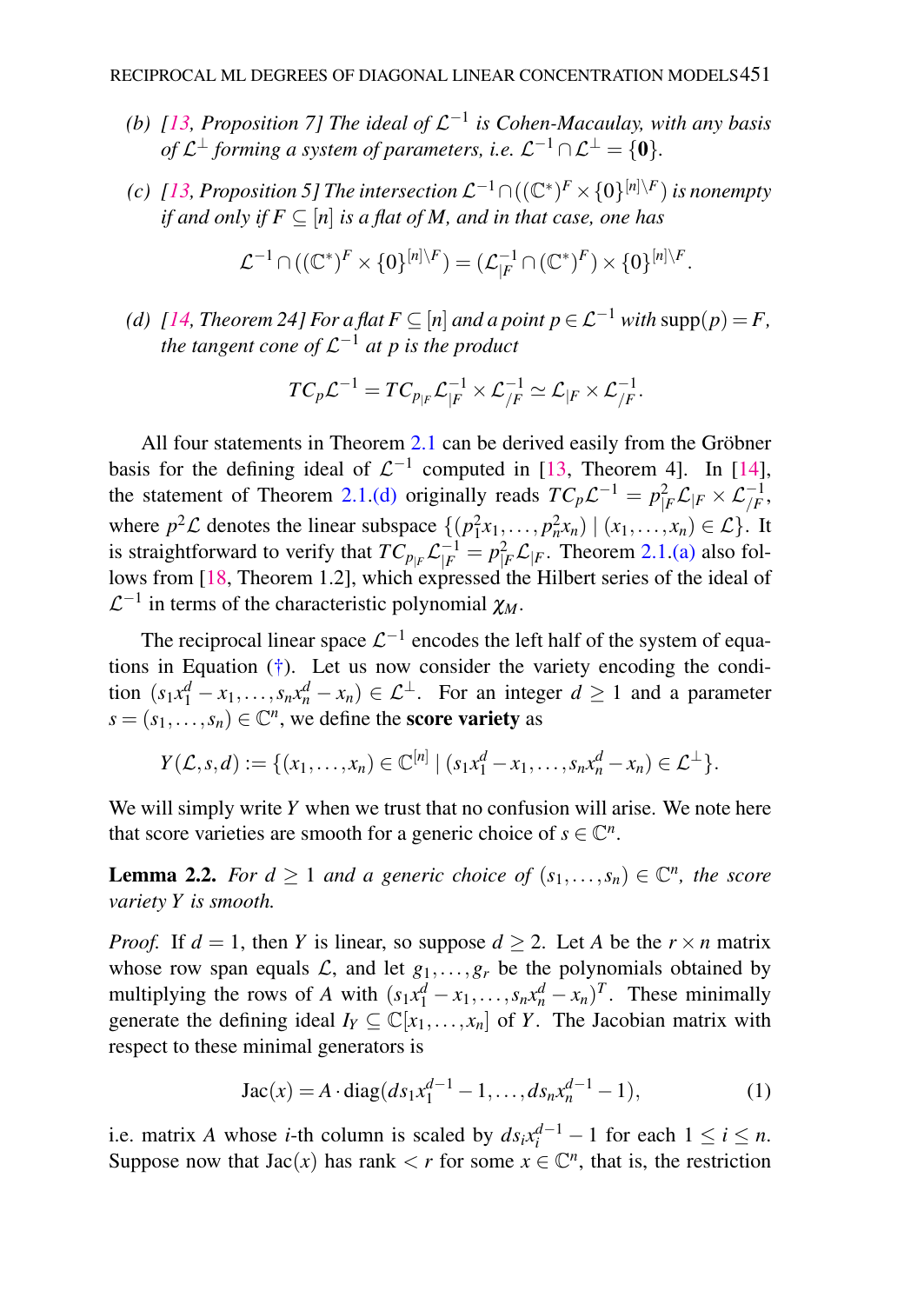*M*|*I* of the matroid *M* to the set *I* = { $i \in [n] | ds_i x_i^{d-1} - 1 \neq 0$ } has rank < *r*. This happens if and only if *I* is contained in a hyperplane flat of *M*, or equivalently, the subset  $J := [n] \setminus I$  contains a cocircuit of *M*. As the minimal supports of the row-space of *A* constitute the cocircuits of *M*, let  $v = (v_1, \dots, v_n) \in \mathbb{C}^n$  be the element in the row-space of *A* whose support  $C^* = \text{supp}(v) \subseteq [n]$  is a cocircuit of *M* contained in *J*. Then we have

$$
v \cdot (s_1 x_1^d - x_1, \dots, s_n x_n^d - x_n)^T = \sum_{i \in C^*} v_i (s_i x_i^d - x_i) = (\frac{1}{d} - 1) \sum_{i \in C^*} v_i x_i
$$

where last equality follows from  $ds_i x_i^{d-1} - 1 = 0$  for  $i \in J$ . This quantity needs to be zero if  $x \in Y$ . We claim that for a general choice of  $(s_1, \ldots, s_n)$  this quantity can never be zero: Consider the set

$$
Z := \{(\zeta_1,\ldots,\zeta_n) \in \mathbb{C}^n \mid \zeta_i \text{ is a } (d-1)\text{-th root of } \frac{1}{ds_i} \text{ if } i \in C^*\}.
$$

For a general choice of  $(s_1, \ldots, s_n)$ , no element of *Z* satisfies  $\sum_{i \in C^*} v_i x_i = 0$ .  $\Box$ 

#### <span id="page-5-0"></span>3. Two genericity lemmas

We now present the two key technical lemmas for our future intersection multiplicity computations. Both make essential use of the fact that the parameter  $s \in \mathbb{C}^n$  can be chosen generically, and the second lemma uses that  $\mathbb C$  has characteristic zero. To state the first lemma, let us define a subscheme of  $\mathbb{C}^{[n]}$ 

$$
Y_{\infty}(\mathcal{L},s,d):=\{(x_1,\ldots,x_n)\in\mathbb{C}^{[n]}\mid (s_1x_1^d,\ldots,s_nx_n^d)\in\mathcal{L}^{\perp}\}.
$$

<span id="page-5-1"></span>**Lemma 3.1.** *For a generic choice of*  $s \in \mathbb{C}^n$  *and any integer*  $d \geq 1$ *, one has* 

 $\mathcal{L}^{-1} \cap Y_{\infty}(\mathcal{L},s,d) = \{0\}.$ 

*Proof.* Let us define a subscheme  $V \subseteq \mathbb{C}^{[n]} \times \mathbb{C}^{[n]}$  by

$$
V = \{ (x,s) \in \mathbb{C}^{[n]} \times \mathbb{C}^{[n]} \mid x \in \mathcal{L}^{-1} \text{ and } (s_1x_1^d, \dots, s_nx_n^d) \in \mathcal{L}^{\perp} \}.
$$

For any point *x* in the dense open loci  $\mathcal{L}^{-1} \cap (\mathbb{C}^*)^{[n]}$  of  $\mathcal{L}^{-1}$ , the set  $\{s \in \mathbb{C}^{[n]} \mid s \in \mathbb{C}^{[n]} \}$  $(s_1x_1^d, \ldots, s_nx_n^d) \in \mathcal{L}^{\perp}$  is a linear subspace of dimension *n*−*r*, so the dimension of *V* is  $r + (n - r) = n$ . Moreover, the subscheme *V* is bi-homogeneous, and thus the bi-projectivization  $\overline{V} \subseteq \mathbb{P}^{n-1} \times \mathbb{P}^{n-1}$  has dimension  $n-2$ . Writing  $\pi_2$  for the projection of  $\overline{V}$  to the second  $\mathbb{P}^{n-1}$ , we hence find that the loci  $\mathbb{P}^{n-1} \setminus \pi_2(\overline{V})$  is nonempty and open in  $\mathbb{P}^{n-1}$ . That is, the affine cone over  $\mathbb{P}^{n-1} \setminus \pi_2(\overline{V})$  is dense open in  $\mathbb{C}^{[n]}$ , and  $\mathcal{L}^{-1} \cap Y_{\infty}(\mathcal{L}, s, d) = \{0\}$  for any  $s \in \mathbb{C}^{[n]}$  in the affine cone.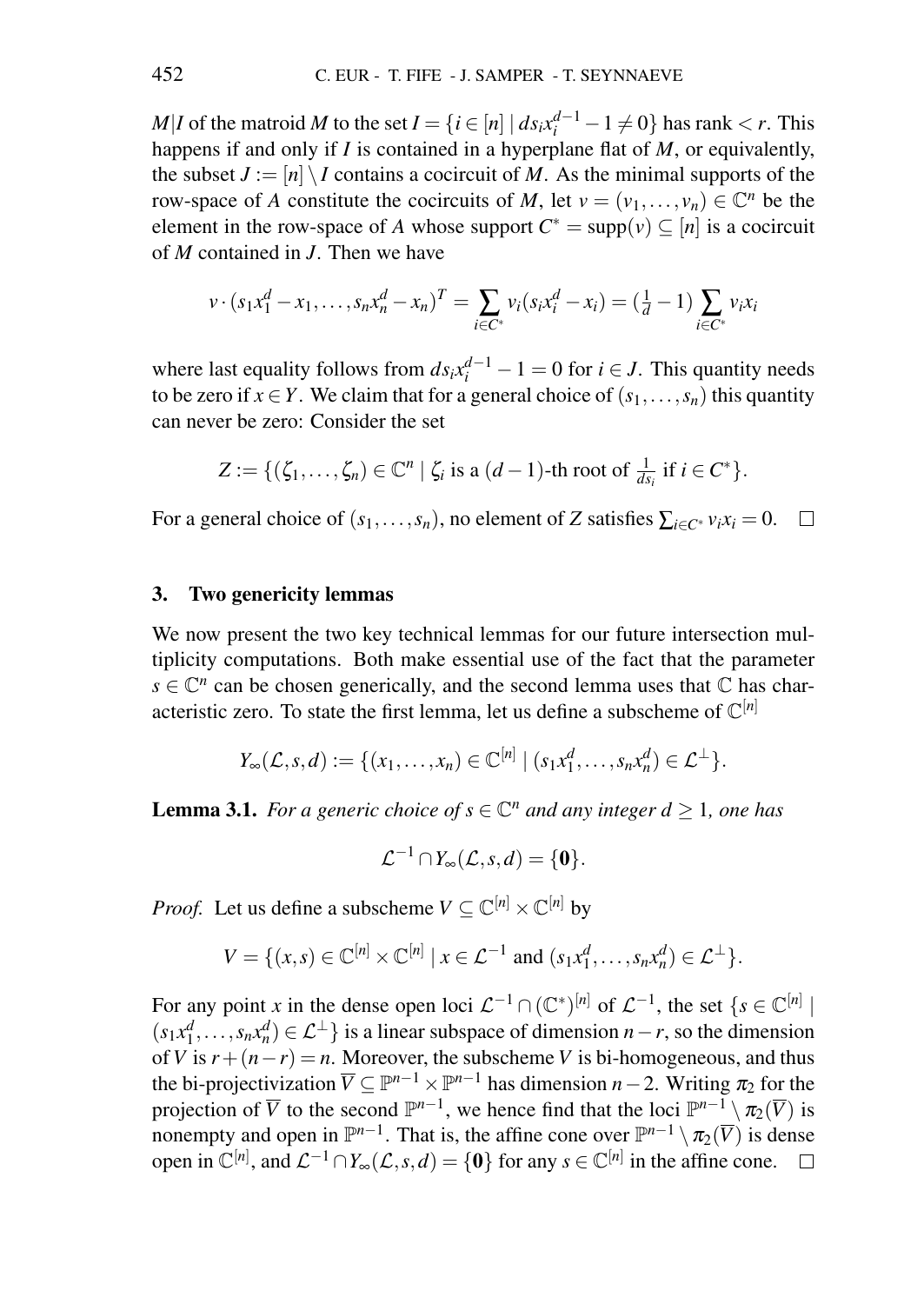**Remark 3.2.** When  $s = (1, \ldots, 1)$  and  $d = 1$ , Lemma [3.1](#page-5-1) is the second half of Theorem  $2.1$ [.\(b\),](#page-4-1) which was established by an explicit Gröbner basis computation. For  $d > 2$  however, the lemma fails in general with  $s = (1, \ldots, 1)$ .

<span id="page-6-1"></span>**Lemma 3.3.** For a generic choice of  $s \in \mathbb{C}^n$  and any integer  $d \geq 1$ , the intersection  $\mathcal{L}^{-1}\cap Y(\mathcal{L},s,d)\cap (\mathbb{C}^*)^{[n]}$  is either empty or smooth of dimension 0.

*Proof.* Without loss of generality, we assume that the  $r \times n$  matrix *A* whose rowspan equals  $\mathcal{L}$  is of the form  $[I_r | A']$ , where  $I_r$  is the  $r \times r$  identity matrix. For  $1 \le i \le r$ , let  $a'_i$  be the *i*-th row of *A'*. The ideal of *Y* is minimally generated by

$$
\mathfrak{d} = \{ (s_i x_i^d - x_i) - a_i' \cdot (s_{r+1} x_{r+1}^d - x_{r+1}, \dots, s_n x_n^d - x_n)^T \mid 1 \leq i \leq r \}.
$$

Fixing a generic choice of  $s_{r+1}, \ldots, s_n$ , and letting  $s_1, \ldots, s_r$  vary freely, for each  $i = 1, ..., r$  we may consider  $(s_i x_i^d - x_i) - a'_i \cdot (s_{r+1} x_{r+1}^d - x_{r+1}, ..., s_n x_n^d - x_n)^T$ as a pencil  $o_i$  of hypersurfaces in  $\mathbb{C}^{[n]}$ . Note that the union of the base loci of  $\mathfrak{d}_1, \ldots, \mathfrak{d}_r$  is contained in the union of the coordinate hyperplanes. Thus, we obtain a map  $\mathcal{L}^{-1}\cap(\mathbb{C}^*)^{[n]}\to(\mathbb{P}^1)^r$  of smooth varieties. By generic smoothness [\[6,](#page-11-12) III.10.7], the general fiber, which is the intersection  $\mathcal{L}^{-1} \cap Y \cap (\mathbb{C}^*)^{[n]}$  for a general choice of  $s \in \mathbb{C}^n$ , is either empty or smooth of dimension 0.  $\Box$ 

Let us now denote

$$
\mathcal{D}(\mathcal{L}, d) :=
$$
 the degree of the (empty or 0-dimensional) subscheme  

$$
\mathcal{L}^{-1} \cap Y(\mathcal{L}, s, d) \cap (\mathbb{C}^*)^{[n]} \subset \mathbb{C}^{[n]}
$$

for a generic choice of  $s \in \mathbb{C}^n$ , which is equal to the number of points in the inter-section since it is smooth by Lemma [3.3.](#page-6-1) Theorem [1.4](#page-2-1) is now equivalently stated as  $\mathcal{D}(\mathcal{L}, d) = (-d)^r \chi_M(\frac{1}{d})$ , and Proposition [1.3](#page-2-2) states that  $\mathcal{D}(\mathcal{L}, 2) = \text{rmld}(\mathcal{L})$ .

# <span id="page-6-0"></span>4. Total intersection multiplicity

We now compute the degree of the intersection  $\mathcal{L}^{-1} \cap Y(\mathcal{L}, s, d)$  as a subscheme of  $\mathbb{C}^{[n]}$  in two different ways. First, we have a Bézout-like computation.

<span id="page-6-2"></span>**Proposition 4.1.** For a generic choice of  $s \in \mathbb{C}^n$ , the intersection  $\mathcal{L}^{-1} \cap Y(\mathcal{L}, s, d)$ *is a 0-dimensional scheme of degree*  $d^r|\mu(M)|$ *.* 

*Proof.* For  $i = 1, ..., r$ , let  $\overline{f}_i \in \mathbb{C}[x_0, x_1, ..., x_n]$  be the homogeneous polynomial obtained as *i*-th row of *A* times  $(s_1x_1^d - x_1x_0^{d-1}, \ldots, s_nx_n^d - x_nx_0^{d-1})^T$ . We first claim that  $(\overline{f}_1,\ldots,\overline{f}_r)$  forms a regu<u>lar s</u>equence on the projective closure  $\mathcal{L}^{-1}\subset$  $\mathbb{P}^n$ . Since the projective variety  $\overline{\mathcal{L}^{-1}}$  is (arithmetically) Cohen-Macaulay by Theorem [2.1](#page-3-1)[.\(b\),](#page-4-1) it suffices to show that the intersection  $\mathcal{L}^{-1} \cap V(\overline{f}_1, \ldots, \overline{f}_r)$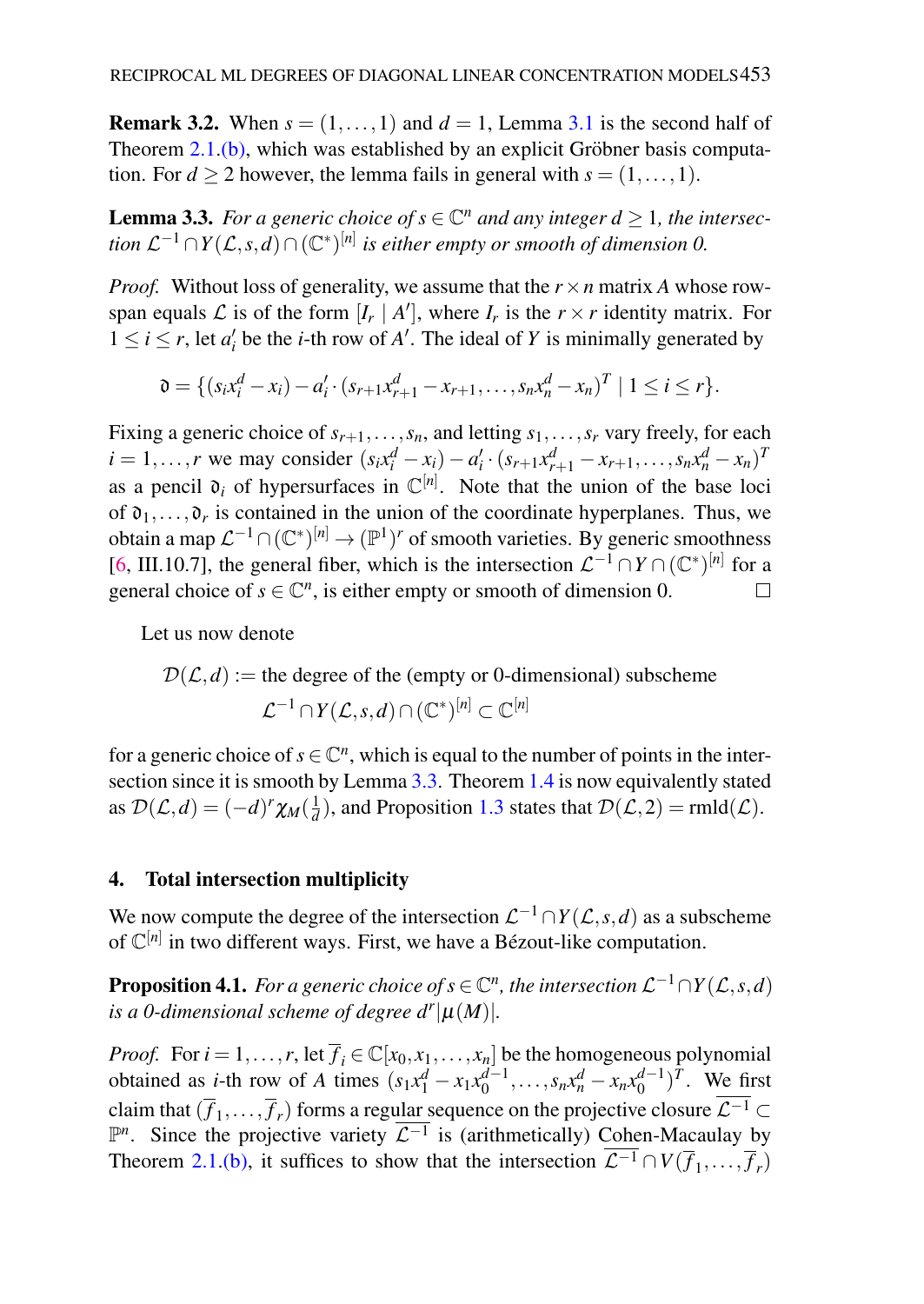is 0-dimensional, as every system of parameters in a standard graded Cohen-Macaulay ring is a regular sequence [\[2,](#page-11-13) Theorem 2.1.2].

At the hyperplane at infinity, the intersection  $V(x_0) \cap \mathcal{L}^{-1} \cap V(\overline{f}_1, \dots, \overline{f}_r)$  is isomorphic to  $\mathbb{P}\mathcal{L}^{-1} \cap \mathbb{P}Y_{\infty}$ , which is empty for a generic  $s \in \mathbb{C}^n$  by Lemma [3.1.](#page-5-1) On the complement of the hyperplane at infinity, the intersection is equal to  $\mathcal{L}^{-1} \cap Y$ , since the dehomogenizations of the polynomials  $\overline{f}_1, \ldots, \overline{f}_r$  give the defining equations of *Y*. From Theorem [2.1](#page-3-1)[.\(c\)](#page-4-2) and the definition of  $Y(\mathcal{L}, s, d)$ , it follows that

$$
\mathcal{L}^{-1}\cap Y\cap((\mathbb{C}^*)^F\times\{0\}^{[n]\setminus F})=(\mathcal{L}^{-1}_{\mid F}\cap Y(\mathcal{L}_{\mid F},s_{\mid F},d)\cap(\mathbb{C}^*)^F)\times\{0\}^{[n]\setminus F}
$$

if  $F \subseteq [n]$  is a flat or empty otherwise, and thus Lemma [3.3](#page-6-1) applied to each flat *F* implies that  $\mathcal{L}^{-1} \cap Y$  is 0-dimensional. Thus, the degree *d* polynomials  $(\overline{f}_1,\ldots,\overline{f}_r)$  form a regular sequence on  $\mathcal{L}^{-1}$ , and hence the degree of  $\mathcal{L}^{-1} \cap$  $V(\overline{f}_1,\ldots,\overline{f}_r)$  is  $d^r \text{deg}(\overline{\mathcal{L}^{-1}})$ . As the ideal of  $\mathcal{L}^{-1}$  homogeneous, the degrees of  $\mathbb{P}\mathcal{L}^{-1}$  and  $\overline{\mathcal{L}^{-1}}$  are equal, with the value being  $|\mu(M)|$  by Theorem [2.1.](#page-3-1)[\(a\).](#page-3-2) Lastly, since  $\mathcal{L}^{-1} \cap V(\overline{f}_1, \ldots, \overline{f}_r)$  is empty at the hyperplane at infinity, the degree of the intersection is equal to the degree of  $\mathcal{L}^{-1} \cap Y(\mathcal{L}, s, d)$ .  $\Box$ 

We now compute the degree of  $\mathcal{L}^{-1} \cap Y(\mathcal{L}, s, d)$  as the sum of contributions from the various strata of  $\mathcal{L}^{-1}$ . First, we need the following notation. Note that a 0-dimensional subscheme  $X \subset \mathbb{C}^{[n]}$  is a union  $\bigcup_{\alpha} X_{\alpha}$  of irreducible (possibly non-reduced) components  $X_\alpha$ , each of which is topologically a point  $(X_\alpha)_{red}$  in  $\mathbb{C}^{[n]}$ . For a subset  $I \subseteq [n]$ , we write  $X^F$  to be the subscheme of *X* defined as the union of components of  $X$  whose support is  $F$ , i.e.

$$
X^F := \bigcup \{ X_\alpha \mid (X_\alpha)_{red} \in (\mathbb{C}^*)^F \times \{0\}^{[n] \setminus F} \}.
$$

Moreover, recall the notation that  $D(L, d)$  denotes the degree of the subscheme  $\mathcal{L}^{-1} \cap Y(\mathcal{L}, s, d) \cap (\mathbb{C}^*)^{[n]} \subset \mathbb{C}^{[n]}$  for a generic choice of  $s \in \mathbb{C}^n$ .

<span id="page-7-0"></span>**Proposition 4.2.** For a generic choice of  $s \in \mathbb{C}^n$ , and for a flat  $F \subseteq [n]$  of M, the *degree of*  $(L^{-1} \cap Y(L, s, d))^F \subset \mathbb{C}^{[n]}$  *is equal to*  $\mathcal{D}(\mathcal{L}_{|F}, d) \cdot |\mu(M/F)|$ *.* 

*Proof.* As topological spaces, the subscheme  $(L^{-1} \cap Y)^F$  is equal to the intersection  $\mathcal{L}^{-1} \cap Y \cap ((\mathbb{C}^*)^F \times \{0\}^{[n] \setminus F})$ , which is by Theorem [2.1](#page-3-1)[.\(c\)](#page-4-2) isomorphic to  ${\cal L}^{-1}_{|F}$  $\frac{1}{|F|}$  ∩ *Y*( $\mathcal{L}_{|F}, s_{|F}, d$ )∩( $\mathbb{C}^*$ )<sup>*F*</sup>, which as a scheme is a disjoint union of  $\mathcal{D}(\mathcal{L}_{|F}, d)$ many smooth points by Lemma [3.3.](#page-6-1) It remains only to show that if  $\tilde{p}$  is an irreducible component in  $(L^{-1} \cap Y)^F$ , then the degree of  $\tilde{p}$  is  $|\mu(M/F)|$ .<br>For this and we recall 14. Theorem 1.26 & Proposition 1.201. S

For this end, we recall [\[4,](#page-11-14) Theorem 1.26 & Proposition 1.29]: Suppose two Cohen-Macaulay subvarieties  $X$  and  $X'$  of complementary dimensions in a smooth variety *Z* intersect dimensionally properly. Then, the degree of the intersection  $X \cap X'$  at a point q in the intersection is equal to the product of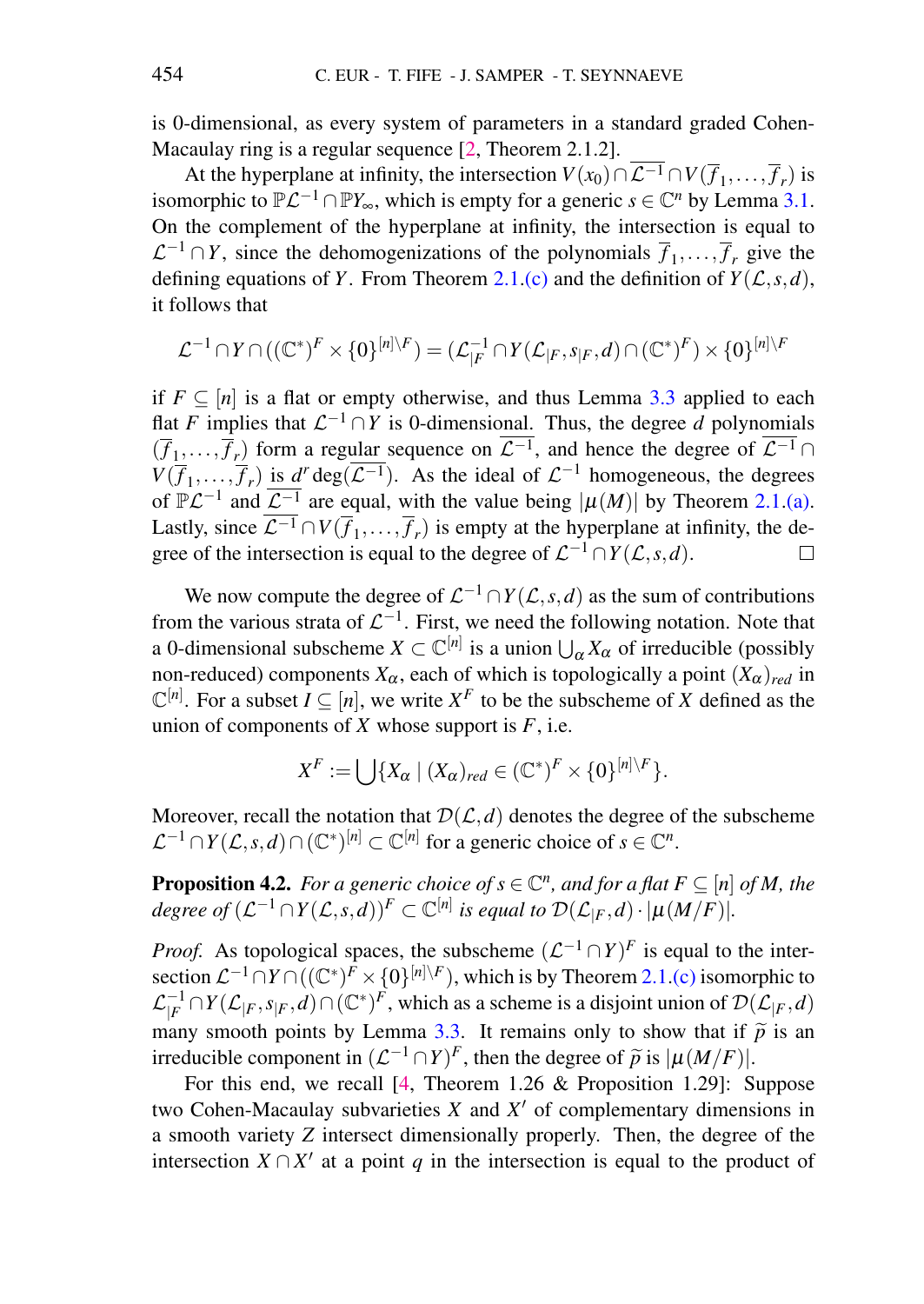the degrees of projectivized tangent cones  $\mathbb{P}TC_qX$  and  $\mathbb{P}TC_qX'$ , provided that  $\mathbb{P}TC_qX$  and  $\mathbb{P}TC_qX'$  are disjoint in  $\mathbb{P}T_qZ$ .

We apply this to  $\mathcal{L}^{-1}$  and *Y*, which are Cohen-Macaulay respectively by Theorem [2.1.](#page-3-1)[\(b\)](#page-4-1) and Lemma [2.2,](#page-4-3) and they intersect dimensionally properly by Proposition [4.1.](#page-6-2) Topologically  $\tilde{p}$  is a point  $p \in (\mathbb{C}^*)^F \times \{0\}^{[n]\setminus F}$ . Combining<br>Theorem 2.1 (d) with Theorem 2.1 (a), one has that the degree of  $\mathbb{P}TC$   $C^{-1}$  is Theorem [2.1.](#page-3-1)[\(d\)](#page-4-0) with Theorem [2.1](#page-3-1)[.\(a\),](#page-3-2) one has that the degree of  $\mathbb{P}TC_p\mathcal{L}^{-1}$  is equal to  $|\mu(M/F)|$ . The degree of  $\mathbb{P}TC_pY$  is 1 since *Y* is smooth (Lemma [2.2\)](#page-4-3). Thus, we are done once we show that  $\mathbb{P}TC_p\mathcal{L}^{-1}$  and  $\mathbb{P}TC_pY$  are disjoint. This is done in the following lemma.  $\Box$ 

**Lemma 4.3.** Let p be a point in  $\mathcal{L}^{-1} \cap Y \cap ((\mathbb{C}^*)^F \times \{0\}^{[n] \setminus F})$  for a generic *choice of s*  $\in \mathbb{C}^n$ *, and for a flat*  $F \subseteq [n]$ *. Then we have*  $\mathbb{P}TC_p\mathcal{L}^{-1} \cap \mathbb{P}TC_pY = \emptyset$ *.* 

*Proof.* Let *A* be an  $r \times n$  matrix whose row-span is  $\mathcal{L}$ . As computed in the proof of Lemma [2.2](#page-4-3) in Equation [\(1\)](#page-4-4), the tangent cone  $TC_pY$  is equal to

$$
\ker (A \cdot \text{diag}(ds_1 p_1^{d-1} - 1, \ldots, ds_n p_n^{d-1} - 1)) \subset \mathbb{C}^{[n]}.
$$

Since  $p_i = 0$  for  $i \in [n] \setminus F$ , and since the cocircuits of the matroid  $M/F$  are cocircuits of *M* contained in  $[n] \setminus F$ , if  $x \in TC_pY$  then  $x_{|[n] \setminus F} \in \mathcal{L}^{\perp}_{/F} \subset \mathbb{C}^{[n] \setminus F}$ . On the other hand, by Theorem [2.1](#page-3-1)[.\(d\)](#page-4-0) we have  $TC_p\mathcal{L}^{-1} = TC_{p_{|F}}\mathcal{L}^{-1}_{|F} \times \mathcal{L}^{-1}_{/F}$ . Let us now consider  $x \in TC_p\mathcal{L}^{-1} \cap TC_pY$ . We have  $x_{|[n] \setminus F} \in \mathcal{L}^{\perp}_{/F} \cap \mathcal{L}^{-1}_{/F} = \{0\}$ , where the equality follows from Theorem [2.1](#page-3-1)[.\(b\),](#page-4-1) and thus  $x = x|_F \times 0$ . That  $x \in TC_pY$ now implies that  $x_{|F} \in TC_{p_{|F}}Y(\mathcal{L}_{|F}, s_{|F}, d)$ . Thus, we conclude  $x_{|F} = 0$ , since by Lemma [3.3](#page-6-1) the intersection  $\mathcal{L}_{\mid F}^{-1}$  $\int_{F}^{-1} \bigcap Y(\mathcal{L}_{|F}, s_{|F}, d)$  is smooth, and in particular transversal at  $p_{|F}$ , i.e.  $TC_{p_{|F}}\mathcal{L}_{|F}^{-1}$  $\frac{-1}{|F} \cap TC_{p_{|F}}Y(\mathcal{L}_{|F}, s_{|F}, d) = \{\mathbf{0}\}.$  $\Box$ 

Combining Propositions [4.1](#page-6-2) and [4.2](#page-7-0) yields the following.

<span id="page-8-1"></span>**Corollary 4.4.** For a generic choice of  $s \in \mathbb{C}^n$ , we have

$$
d^r|\mu(M)| = \deg\left(\mathcal{L}^{-1} \cap Y(\mathcal{L},s,d)\right) = \sum_{\substack{F \subseteq [n] \\ a \text{ flat of } M}} \mathcal{D}(\mathcal{L}_{|F},d)|\mu(M/F)|.
$$

### <span id="page-8-0"></span>5. Inclusion-exclusion

We now finish the proof of the main theorem by combining Corollary [4.4](#page-8-1) with an inclusion-exclusion argument. For the facts regarding the lattice of flats of a matroid and the Möbius invariant used here, see  $[21]$  $[21]$ .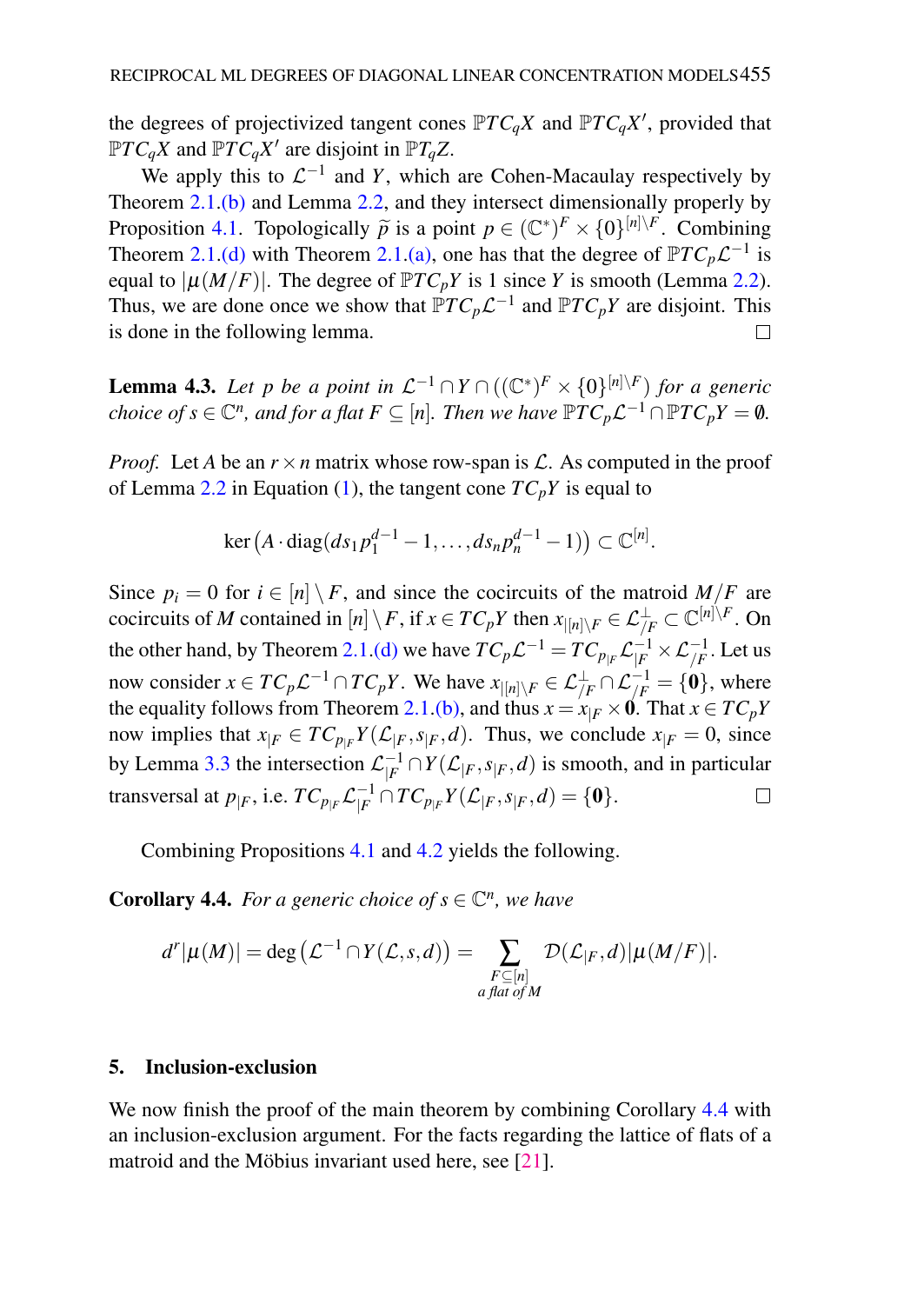*Proof of Theorem [1.4.](#page-2-1)* Write  $rk: 2^{[n]} \rightarrow \mathbb{Z}$  for the rank function of the matroid *M* associated to  $\mathcal{L}$ . Let us recall that for a matroid  $M'$  of rank  $r'$ , one has  $(-1)^{r'}\mu(M') = |\mu(M')|$ . Then, Corollary [4.4](#page-8-1) states that

$$
(-d)^{\operatorname{rk}[n]}\mu(M)=\sum_{\substack{F\subseteq [n]\\ \text{ a flat of }M}}(-1)^{\operatorname{rk}[n]-\operatorname{rk} F}\mathcal{D}(\mathcal{L}_{|F},d)\mu(M/F),
$$

or more generally, one has, for any flat  $F \subseteq [n]$  of *M*,

$$
(-d)^{\operatorname{rk} F}\mu(M|F)=\sum_{\substack{F'\subseteq F\\ \text{ a flat of }M}}(-1)^{\operatorname{rk} F-\operatorname{rk} F'}\mathcal{D}(\mathcal{L}_{|F'},d)\mu(M|F/F').
$$

As  $\mu(M|F/F')$  is the value of the Möbius function  $\mu(F',F)$  on the lattice of flats of *M*, applying the Möbius inversion formula  $[15,$  $[15,$  Proposition 3.7.1] (with  $f(F) = d^{rkF} \mu(M|F)$  and  $g(F) = (-1)^{rkF} \mathcal{D}(\mathcal{L}_{|F}, d)$ ) yields

$$
(-1)^{\operatorname{rk} F} \mathcal{D}(\mathcal{L}_{|F}, d) = \sum_{\substack{F' \subseteq F \\ \text{a flat of } M}} d^{\operatorname{rk} F'} \mu(M|F').
$$

Now, letting  $F = [n]$  and noting  $rk[n] = r$ , we have

$$
(-1)^{r}\mathcal{D}(\mathcal{L},d) = d^{r}\sum_{\substack{F' \subseteq [n] \\ \text{a flat of } M}} (\frac{1}{d})^{r-\text{rk } F'}\mu(M|F') = d^{r}\chi_M(\frac{1}{d}),
$$

so that  $\mathcal{D}(\mathcal{L}, d) = (-d)^r \chi_M(\frac{1}{d}) = d^r T_M(1 - \frac{1}{d}, 0)$  as desired.

<span id="page-9-0"></span>**Remark 5.1.** For the non-reciprocal ML degree  $mld(\mathcal{L})$ , a standard computation similar to the one that gives Proposition  $1.3$  (see [\[16,](#page-11-2) [17\]](#page-11-0)) yields

$$
\mathrm{mld}(\mathcal{L}) = \deg \left( \mathcal{L}^{-1} \cap Y(\mathcal{L}, s, d = 0) \cap (\mathbb{C}^*)^{[n]} \right) = \mathcal{D}(\mathcal{L}, d = 0).
$$

One can hence recover [\[17,](#page-11-0) Corollary 3], which states  $m(d(\mathcal{L}) = |\mu(M)|$ , by minor modifications of our arguments here. This case is in fact simpler, with no need for the consideration of tangent cones as was done in Proposition [4.2,](#page-7-0) because the intersection  $\mathcal{L}^{-1} \cap Y(\mathcal{L}, s, d)$  lies entirely in  $(\mathbb{C}^*)^{[n]}$  when  $d = 0$ . We emphasize that  $\mathcal{L}^{-1} \cap Y(\mathcal{L}, s, d)$  *never* lies entirely in  $(\mathbb{C}^*)^{[n]}$  when  $d \ge 1$ .

Remark 5.2. Combining Theorem [1.4](#page-2-1) with the "recipe formula" for Tutte-Grothendieck invariants of matroids (see for instance [\[20,](#page-12-3) Theorem 2.16]), one has that  $D(\mathcal{L}, d)$  for  $d > 1$  satisfies the following deletion-contraction relation given an element  $e \in [n]$ :

$$
\mathcal{D}(\mathcal{L},d) = \begin{cases}\n0 & \text{if } e \text{ is a loop,} \\
(d-1) \cdot \mathcal{D}(\mathcal{L}_{/e},d) & \text{if } e \text{ is a coloop,} \\
\mathcal{D}(\mathcal{L}_{\setminus e},d) + d \cdot \mathcal{D}(\mathcal{L}_{/e},d) & \text{if } e \text{ neither loop nor coloop,}\n\end{cases}
$$

 $\Box$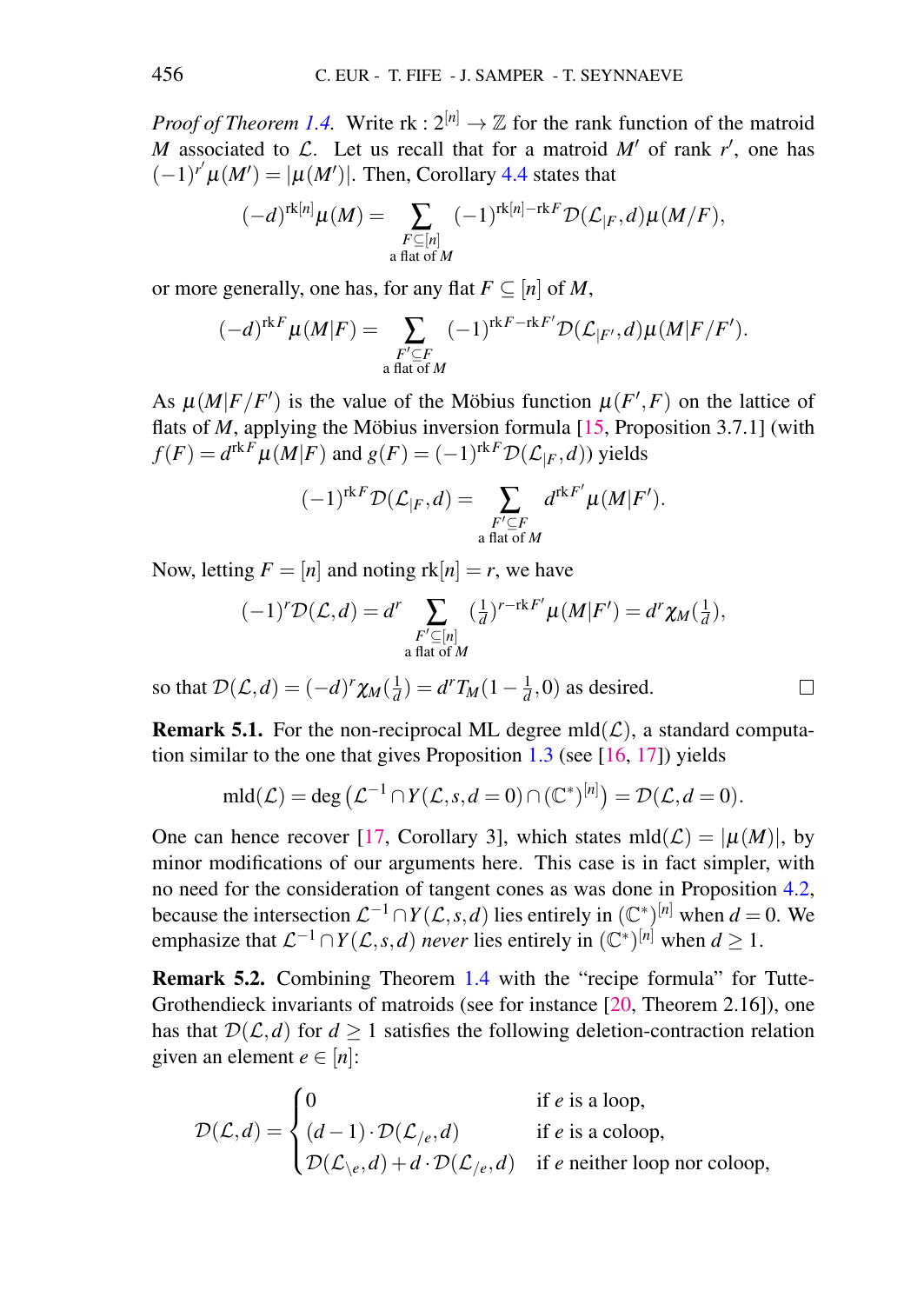where the base cases are  $\mathcal{D}(\mathcal{L} = \mathbb{C}^{[1]}, d) = 1$  and  $\mathcal{D}(\mathcal{L} = \{0\} \subset \mathbb{C}^{[1]}, d) = 0$ . From this deletion-contraction relation, one can verify that the following statements are equivalent:

- (i)  $\mathcal{D}(\mathcal{L},2) = \text{rmld}(\mathcal{L}) = 1$ ,
- (ii) *M* is a partition matroid (i.e. every component of *M* has rank 1),

(iii) 
$$
mld(\mathcal{L}) = |\mu(M)| = 1
$$
, and

(iv) 
$$
\mathcal{L}^{-1}
$$
 is linear.

It may be interesting to find a proof of Theorem [1.4](#page-2-1) that directly reflects the deletion-contraction relation above geometrically.

*Proof of Corollary [1.2.](#page-1-1)* For an *r*-dimensional general subspace  $\mathcal{L} \subseteq \mathbb{C}^{[n]}$ , the associated matroid is the uniform matroid  $U_{r,n}$ , for which the Tutte polynomial has the following formula (see for instance [\[9\]](#page-11-16))

$$
T_{U_{r,n}}(x,y) = \sum_{i=1}^r \binom{n-i-1}{r-i} x^i + \sum_{j=1}^{n-r} \binom{n-j-1}{r-1} y^j.
$$

Thus, for a general  $\mathcal{L}$ , Theorem [1.4](#page-2-1) implies that

$$
D(\mathcal{L},d) = d^r T_{U_{r,n}}\left(1-\frac{1}{d},0\right) = d^r \sum_{1=1}^r \binom{n-i-1}{r-i} \left(1-\frac{1}{d}\right)^i.
$$

Evaluating at  $d = 2$  gives us

$$
r m l d(\mathcal{L}) = 2^r \sum_{i=1}^r \binom{n-i-1}{r-i} \left(\frac{1}{2}\right)^i = \sum_{i=1}^r \binom{n-i-1}{r-i} 2^{r-i},
$$

as desired.

Remark 5.3. It is interesting to note that, for diagonal linear concentration mod-els, our formula Theorem [1.1](#page-1-0) implies that  $rmld(\mathcal{L})$  is always odd unless it is zero. The same pattern seems to persist for reciprocal ML degrees of general linear concentration models [\[16,](#page-11-2) Table 1].

# Acknowledgements

We thank Yairon Cid Ruiz and Bernd Sturmfels for helpful conversations, and we thank the referee for simplifying the proof of Lemma 3.1. We also thank the organizers of the Linear Spaces of Symmetric Matrices working group at MPI MiS Leipzig. C.E. is partially supported by the US National Science Foundation (DMS-2001854).

 $\Box$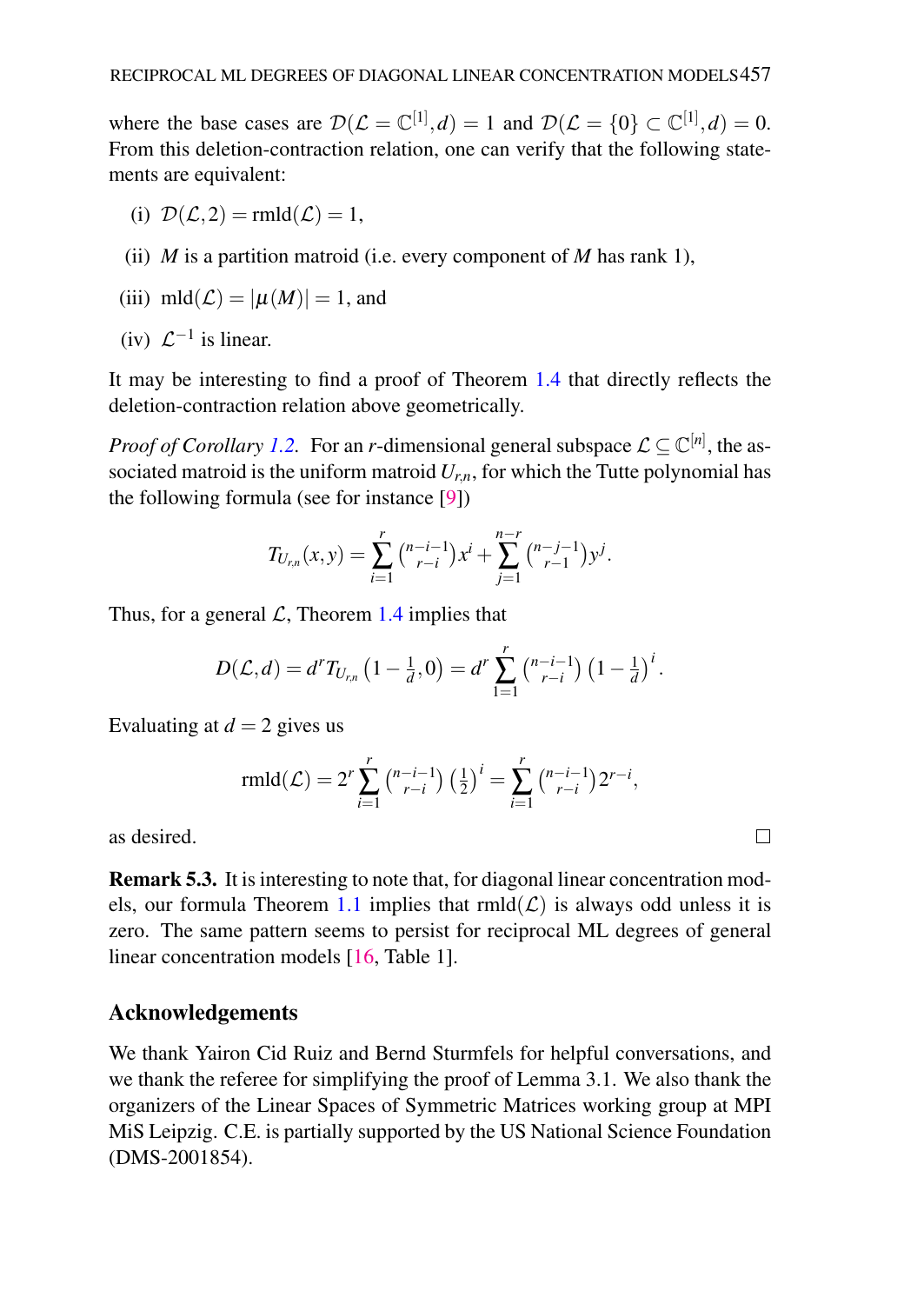#### **REFERENCES**

- <span id="page-11-1"></span>[1] Tobias Boege, Jane Ivy Coons, Christopher Eur, Aida Maraj, and Frank Röttger. Reciprocal maximum likelihood degrees of brownian motion tree models. *arXiv:2009.04334*, 2020.
- <span id="page-11-13"></span>[2] Winfried Bruns and Jürgen Herzog. *Cohen-Macaulay rings*, volume 39 of *Cambridge Studies in Advanced Mathematics*. Cambridge University Press, Cambridge, 1993.
- <span id="page-11-8"></span>[3] Jane Ivy Coons, Orlando Marigliano, and Michael Ruddy. Maximum likelihood degree of the two-dimensional linear gaussian covariance model. *Algebraic Statistics*, 11(2):107–123, 2020.
- <span id="page-11-14"></span>[4] David Eisenbud and Joe Harris. *3264 and all that—a second course in algebraic geometry*. Cambridge University Press, Cambridge, 2016.
- <span id="page-11-3"></span>[5] Claudia Fevola, Yelena Mandelshtam, and Bernd Sturmfels. Pencils of quadrics: Old and new. *arXiv:2009.04334*, 2020.
- <span id="page-11-12"></span>[6] Robin Hartshorne. *Algebraic geometry*. Springer-Verlag, New York-Heidelberg, 1977. Graduate Texts in Mathematics, No. 52.
- <span id="page-11-7"></span>[7] June Huh. The maximum likelihood degree of a very affine variety. *Compos. Math.*, 149(8):1245–1266, 2013.
- <span id="page-11-4"></span>[8] Laurent Manivel, Mateusz Michałek, Leonid Monin, Tim Seynnaeve, and Martin Vodička. Complete quadrics: Schubert calculus for gaussian models and semidefinite programming. *arXiv:2011.08791*, 2020.
- <span id="page-11-16"></span>[9] Criel Merino, Marcelino Ramírez-Ibáñez, and Guadalupe Rodríguez-Sánchez. The Tutte polynomial of some matroids. *Int. J. Comb.*, pages Art. ID 430859, 40, 2012.
- <span id="page-11-5"></span>[10] Mateusz Michałek, Leonid Monin, and Jarosław A. Wisniewski. Maximum like- ´ lihood degree, complete quadrics, and C ∗ -action. *SIAM J. Appl. Algebra Geom.*, 5(1):60–85, 2021.
- <span id="page-11-6"></span>[11] Peter Orlik and Louis Solomon. Combinatorics and topology of complements of hyperplanes. *Invent. Math.*, 56(2):167–189, 1980.
- <span id="page-11-9"></span>[12] James Oxley. *Matroid theory*, volume 21 of *Oxford Graduate Texts in Mathematics*. Oxford University Press, Oxford, 2 edition, 2011.
- <span id="page-11-10"></span>[13] Nicholas Proudfoot and David Speyer. A broken circuit ring. *Beitrage Algebra ¨ Geom.*, 47(1):161–166, 2006.
- <span id="page-11-11"></span>[14] Raman Sanyal, Bernd Sturmfels, and Cynthia Vinzant. The entropic discriminant. *Adv. Math.*, 244:678–707, 2013.
- <span id="page-11-15"></span>[15] Richard P. Stanley. *Enumerative combinatorics. Volume 1*, volume 49 of *Cambridge Studies in Advanced Mathematics*. Cambridge University Press, Cambridge, second edition, 2012.
- <span id="page-11-2"></span>[16] Bernd Sturmfels, Sascha Timme, and Piotr Zwiernik. Estimating linear covariance models with numerical nonlinear algebra. *Algebraic Statistics*, 11(1):31–52, 2020.
- <span id="page-11-0"></span>[17] Bernd Sturmfels and Caroline Uhler. Multivariate Gaussian, semidefinite matrix